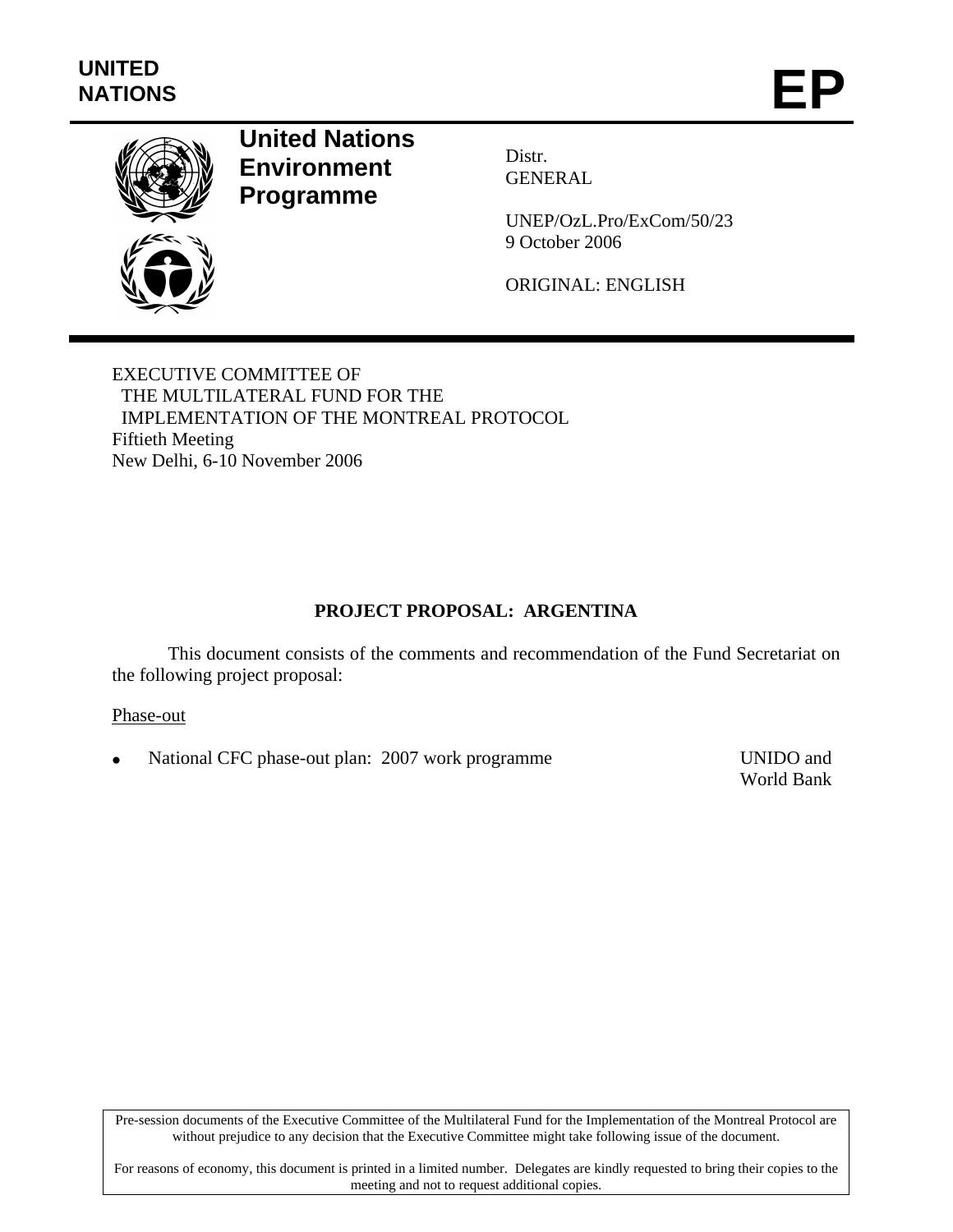# **PROJECT EVALUATION SHEET – MULTI-YEAR PROJECTS ARGENTINA**

#### **PROJECT TITLE BILATERAL/IMPLEMENTING AGENCY**

| National CFC phase-out plan: 2007 work programme |  |  |
|--------------------------------------------------|--|--|
|                                                  |  |  |

UNIDO and World Bank

#### **NATIONAL CO-ORDINATING AGENCY:** OPROZ

### **LATEST REPORTED CONSUMPTION DATA FOR ODS ADDRESSED IN PROJECT A: ARTICLE-7 DATA (ODP TONNES, 2005**, **AS OF SEPTEMBER 2006)**

Annex A, Group I, CFCs  $1,675.50$ 

**B: COUNTRY PROGRAMME SECTORAL DATA (ODP TONNES, 2004**, **AS OF SEPTEMBER 2006)** 

| <b>ODS</b> | Aerosol | Foam | Ref. Mfg. | Ref. Servicing | Solvents | Process agent | Fumigant |
|------------|---------|------|-----------|----------------|----------|---------------|----------|
| $CFC-11$   | 48      | 200  | 30        | 90             |          |               |          |
| $CFC-12$   | 110     |      | 20        | 1,850          |          |               |          |
| CFC-113    |         |      |           |                | 4        |               |          |
| CFC-114    | 2.15    |      |           |                |          |               |          |
| CFC-115    |         |      |           | 7.42           |          |               |          |

**CFC consumption remaining eligible for funding (ODP tonnes)** | n.a

**CURRENT YEAR BUSINESS PLAN:** Total funding US \$1,186,000: total phase-out 290.8 ODP tonnes.

| <b>PROJECT DATA</b>                    |                                             | 2004      | 2005                | 2006      | 2007      | 2008  | 2009  | 2010     | <b>Total</b> |
|----------------------------------------|---------------------------------------------|-----------|---------------------|-----------|-----------|-------|-------|----------|--------------|
| <b>CFC</b>                             | <b>Montreal Protocol limits</b>             | 4,697.20  | 2,348.60            | 2,348.60  | 704.6     | 704.6 | 704.6 | $\Omega$ | n.a.         |
|                                        | Annual consumption limit                    | 3,220.00  | 2,047.00            | 1,997.00  | 686       | 636   | 586   | $\Omega$ | n.a.         |
| (ODP)                                  | Total demand (reference)                    | 2,429.50  | 2,189.70            | 1,668.00  | 1,268.00  | 868   | 518   | 158.5    | 9,099.70     |
| tonnes)                                | Annual phase-out from ongoing projects      | 149.1     | 139.8               | 317.7     |           |       |       | $\Omega$ | 606.60       |
|                                        | Annual phase-out newly addressed            |           | 100                 | 200       | 400       | 400   | 350   | 359.5    | 1809.50      |
|                                        | Annual unfunded phase-out                   |           |                     |           |           |       |       |          |              |
| TOTAL ODS CONSUMPTION TO BE PHASED OUT |                                             | 149.1     | 239.8               | 517.7     | 400       | 400   | 350   | 359.5    | n.a.         |
| Final project costs (US \$):           |                                             |           |                     |           |           |       |       |          | n.a.         |
| Funding for UNIDO                      |                                             | 2,740,000 | 1,850,000           | 1,103,500 | 1,167,350 |       |       |          | 6,860,850    |
| Funding for World Bank                 |                                             | $\Omega$  | 500,000             |           |           |       |       |          | 500,000      |
| <b>Total project funding</b>           |                                             |           | 2,740,000 2,350,000 | 1,103,500 | 1,167,350 |       |       |          | 7,360,850    |
|                                        | Final support costs (US \$):                |           |                     |           |           |       |       |          |              |
| Support cost for UNIDO                 |                                             | 205,500   | 138,750             | 82,763    | 87,551    |       |       |          | 514,564      |
| Support cost for World Bank            |                                             |           | 37,500              |           |           |       |       |          | 37,5000      |
| <b>Total support costs</b>             |                                             | 205,500   | 176,250             | 82,763    | 87,551    |       |       |          | 552,064      |
| TOTAL COST TO MULTILATERAL FUND (US\$) |                                             |           | 2,945,500 2,526,250 | 1,186,263 | 1,254,901 |       |       |          | 7,912,914    |
|                                        | Final project cost effectiveness (US \$/kg) |           |                     |           |           |       |       | 3.79     |              |

**FUNDING REQUEST:** Approval of funding for the third tranche (2006) as indicated above.

| <b>SECRETARIAT'S RECOMMENDATION:</b> |  |
|--------------------------------------|--|
|--------------------------------------|--|

**Blanket approval**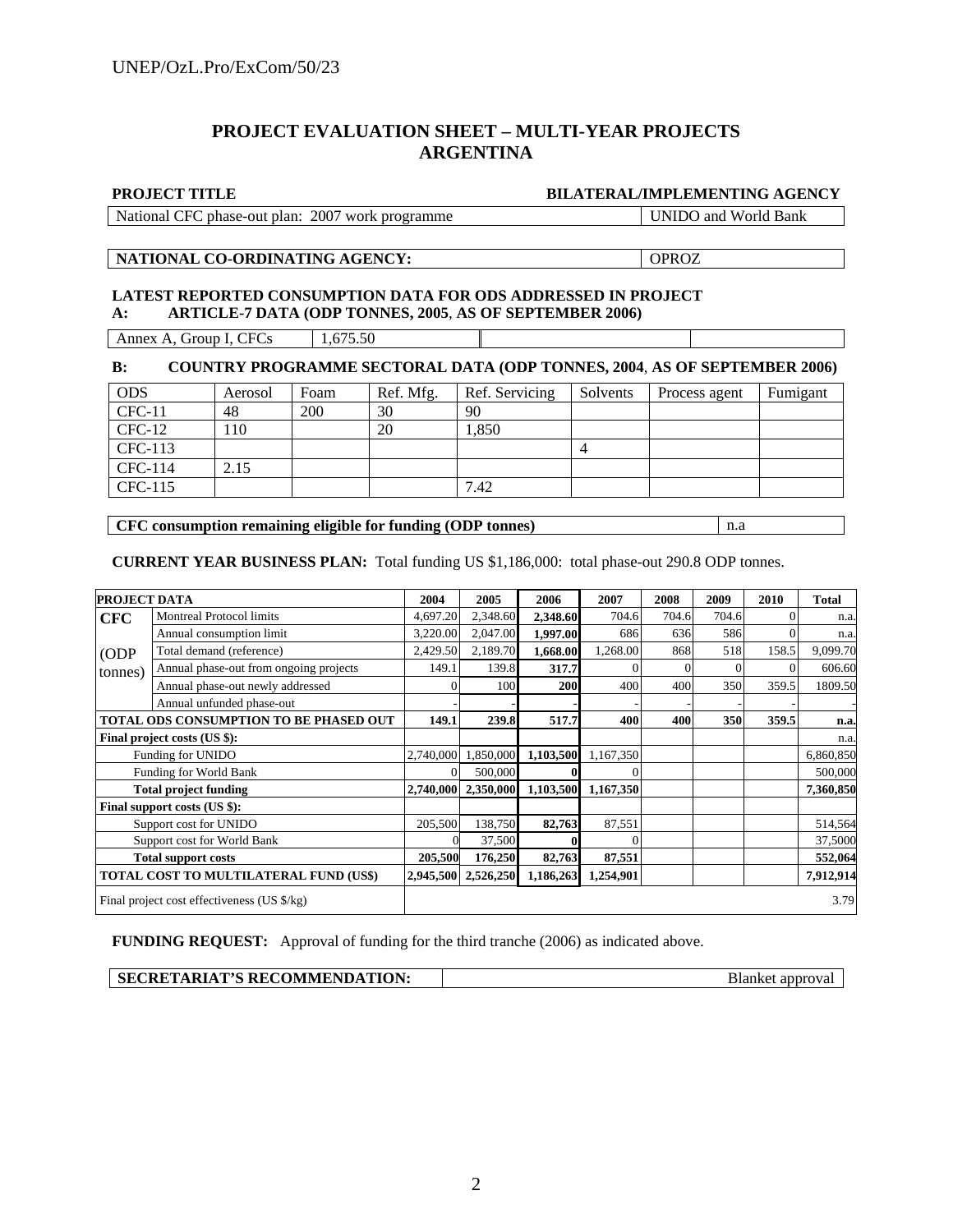# **PROJECT DESCRIPTION**

1. On behalf of the Government of Argentina, UNIDO as lead agency has submitted to the 50<sup>th</sup> Meeting of the Executive Committee a request for consideration of the third tranche of the national CFC phase-out plan for Argentina. Level of funding requested amounts to US \$1,103,500 plus agency support costs of US \$ 82,763. The request was accompanied by a two-part document, with the sub-titles "Part 1: Achievement of the previous annual programme" and "Part 2: Annual Implementation Programme; Second Tranche", relating to 2007, as well as by a verification report.

# Background

2. The agreement for the National CFC phase-out plan for Argentina was originally approved at the 42<sup>nd</sup> Meeting of the Executive Committee in 2004, with an associated level of funding of US \$7,360,850. With the support of this plan, the Government of Argentina intends to achieve a complete phase out of its CFC consumption by 2010, starting at a consumption level of 2,430 ODP tonnes in 2004. At the  $47<sup>th</sup>$  Meeting, the Executive Committee agreed to accept the country's request for the World Bank to act as a co-operating implementing agency.

# Annual programmes

3. UNIDO has reported on the implementation of the 2005 annual implementation programme. The comparison between the planned activities in the last annual implementation programme approved in 2005 and the actual activities carried out during 2005 shows that only 40% of the refrigeration technicians targeted for that year have been trained. Since the overall level of trained technicians has risen to an average of one trained technician for every 8,300 inhabitants which is already higher than in comparable cases, this is therefore unlikely to affect Argentina significantly.

4. The report indicated a high level of integration of activities under the plan with implementation of previously approved projects and provided a comprehensive picture of status and progress in 2005. The activities implemented so far, under both the 2004 and 2005 annual implementation programmes, had associated expenditures of US \$5,090,000, of which US \$1,945,000 (38%) were actually obligated or spent by August 2006. Without the World Bank chiller component established last year, which has reported no expenditures to beneficiaries, the numbers for the remaining activities show that 42% of the approved funds are obligated or spent. In comparison, at the time of the request for the approval of the second tranche (September 2005), 38% of the first tranche had been obligated or spent.

5. The 2006 annual implementation programme follows the format provided in the agreement between Argentina and the Executive Committee. Of the US \$1,103,500 foreseen for the 2006 programme, US \$80,000 (7.3%) are planned for a national project for training of service technicians, US \$ 623,500 (56.5%) for a national refrigerant recovery and recycling project, US \$50,000 (4.5 %) for a refrigeration manufacturing sector program, and US \$250,000 (22.7%) for an incentive program for retrofit and replacement. The remaining funds are associated with project management and information transfer activities.

6. The consumption of Argentina in 2005 has been verified. Since 2005 Argentina's licensing system has been fully operational. The verification showed 1,675.5 ODP tonnes of